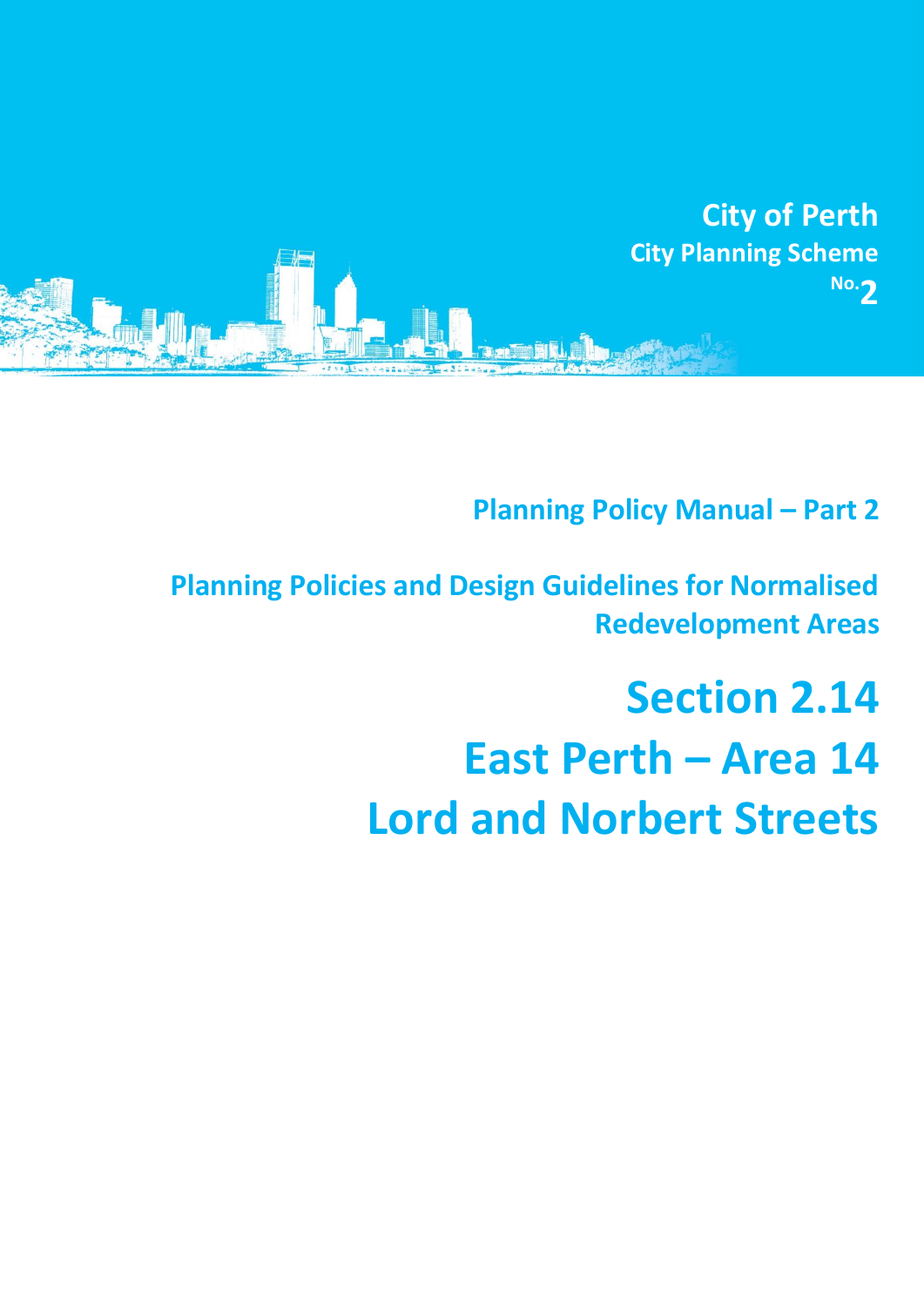

East Perth Area 14– Lord and Norbert Streets

| <b>Version#</b> | <b>Decision Reference</b> | <b>Synopsis</b> |
|-----------------|---------------------------|-----------------|
|                 | 11 March 2008             | Adopted         |
| 2               | 17 March 2015             | Amended         |
| 3               | 11 April 2017             | Amended         |
|                 |                           |                 |
|                 |                           |                 |
|                 |                           |                 |
|                 |                           |                 |
|                 |                           |                 |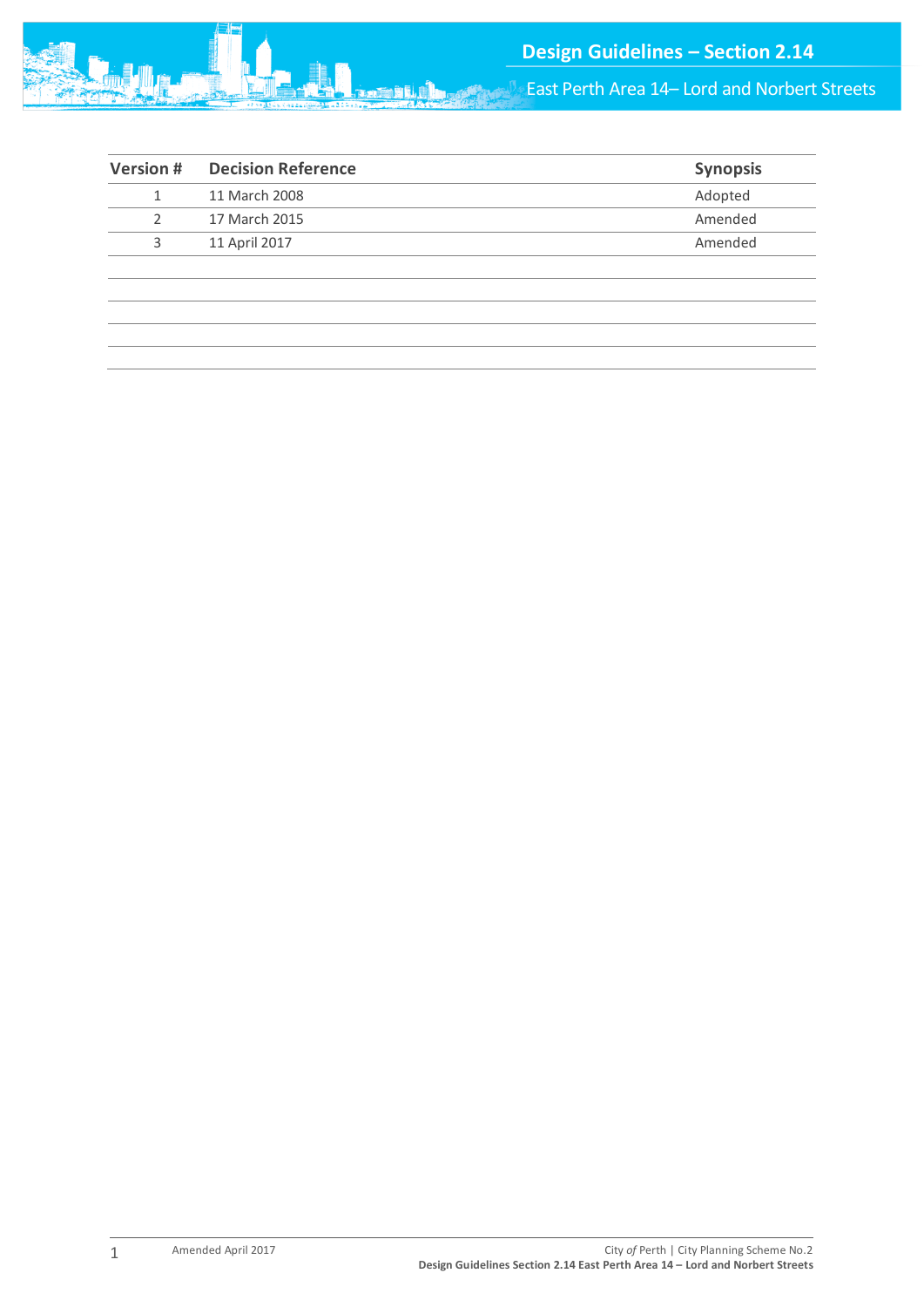

# **CONTENTS**

| <b>SECTION TITLE</b> | <b>PAGE</b> |
|----------------------|-------------|
| 1.0                  |             |
| 2.0                  |             |
| 2.1                  |             |
| 2.2                  |             |
| 2.3                  |             |
| 3.0                  |             |
| 3.1                  |             |
| 3.2                  |             |
| 3.3                  |             |
| 3.4                  |             |
| 3.5                  |             |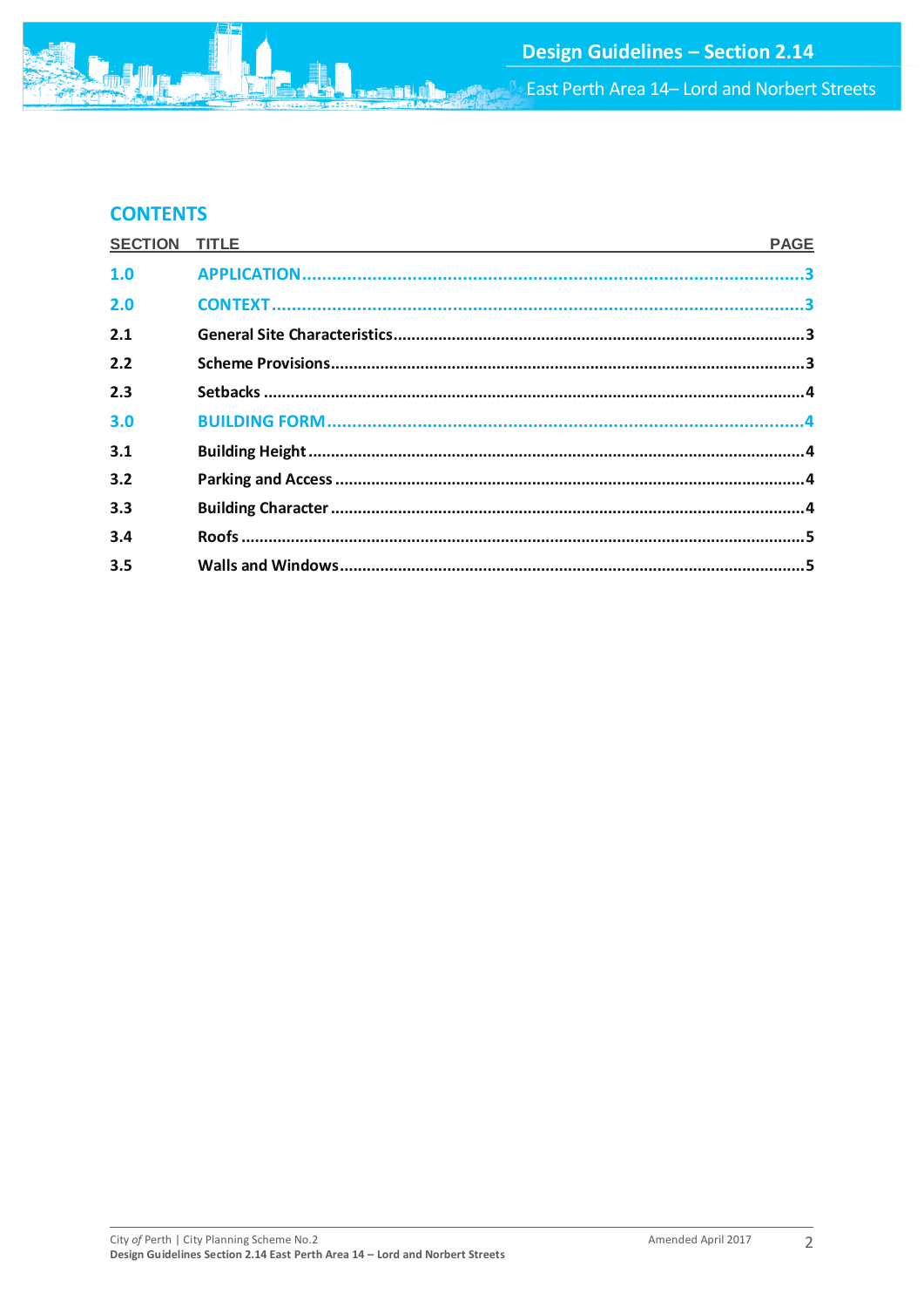East Perth Area 14– Lord and Norbert Streets

# <span id="page-3-0"></span>**1.0 APPLICATION**

These guidelines apply to land between Lord, Wittenoom, Norbert and Royal Streets and the former East Perth Primary School, which is within the Silver City Precinct (Precinct EP4), as defined in the City of Perth Local Planning Scheme No. 26 (Normalised Redevelopment Areas) (herein called "the Scheme"). These guidelines apply to that area as shown in Figure 1.

# <span id="page-3-1"></span>**2.0 CONTEXT**

The land is situated between Lord Street to the west, the former East Perth Primary School to the east, Royal Street to the north and Wittenoom Street to the south. The Precinct includes the school site. Lord Street is the Claisebrook Village Project Area's western boundary.

Existing uses are commercial, educational and government with the Education Department and Health Department occupying the area east of Clotilde Street. The City of Perth Car Park 4B, the AMTC and City Farm are located opposite on Royal Street. Wellington Square is opposite the Education Department building on Wittenoom Street.



Figure 1:- Location Plan

## <span id="page-3-2"></span>**2.1 General Site Characteristics**

The site is characterised by multi-storey buildings to the east and one and two storey buildings to the west. Setback distances vary substantially. Vacant land comprises two-thirds of the block between Clotilde and Norbert Streets. The topography of the Precinct is essentially flat.

Given the western portion of the site's varied built form, low intensity of development, and proximity to a major road and proximity to parkland, it is anticipated that some redevelopment of the land will occur in the medium to long term.

A continuous building frontage will be sought to Lord Street and around Wellington Square. Buildings are to assume streetscape presentation to all street frontages.

## <span id="page-3-3"></span>**2.2 Scheme Provisions**

These Design Guidelines are intended to supplement the provisions of the Scheme and should be read in conjunction with the Scheme, in particular those provisions relating to the Claisebrook Village Project Area, Precinct EP4: Silver City, and other Planning Policies.

The Deemed Provisions set out in the *Planning and Development (Local Planning Schemes) Regulations 2015* also form part of the Scheme Text.

The Scheme identifies Preferred, Contemplated and Prohibited uses for Precinct EP4: Silver City and stipulates maximum plot ratio. In determining any application for development approval, the local government will have regard to these Design Guidelines, the Scheme and other Planning Policies.

3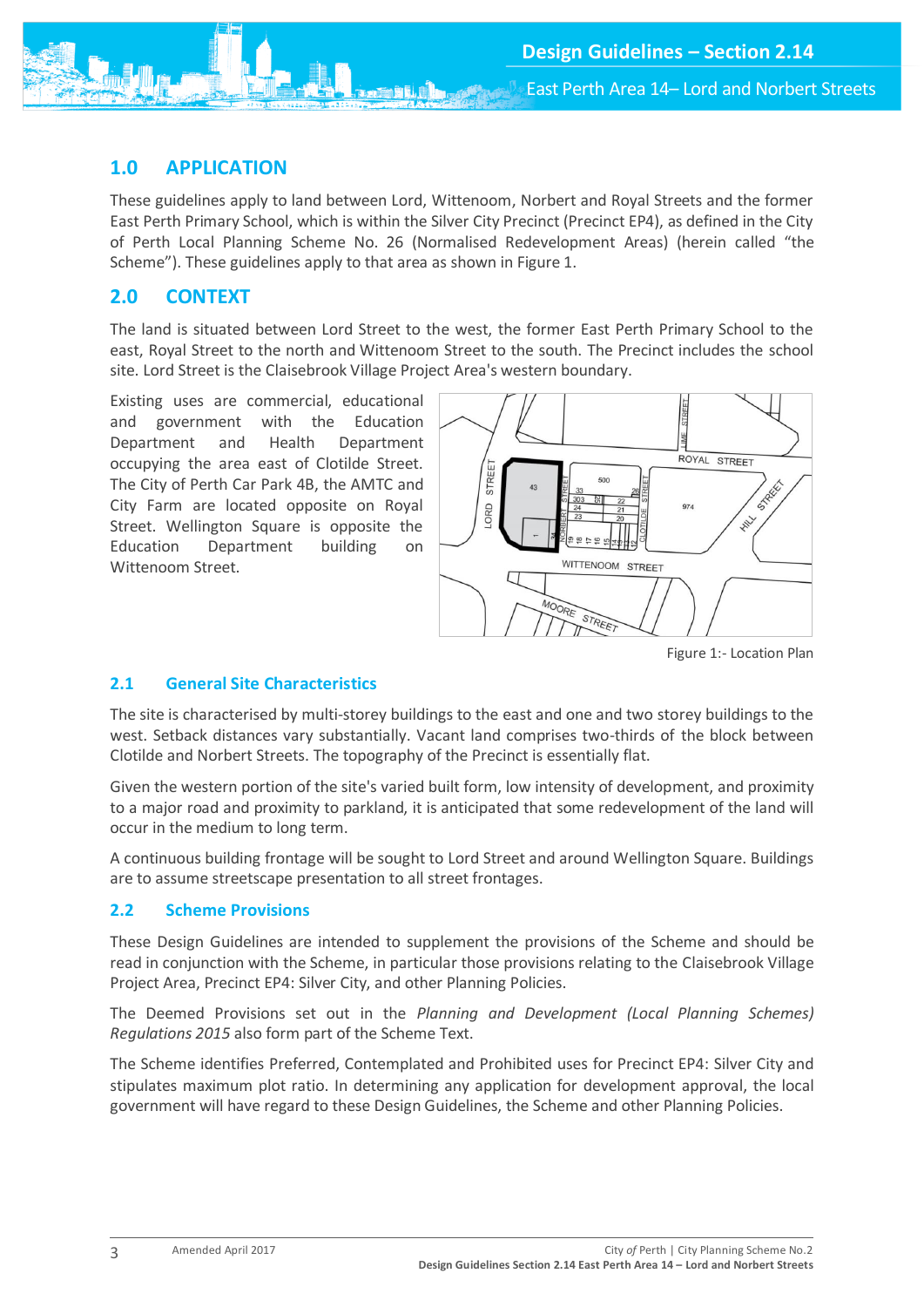East Perth Area 14– Lord and Norbert Streets

The local government encourages the recycling of buildings where this is viable and makes a positive contribution to the streetscape

and amenity of the area.

## <span id="page-4-0"></span>**2.3 Setbacks**

The setback to all street frontages is to be nil. Other than those stated above, setbacks are to be in accordance with the R-Codes.



Figure 2:- Setbacks

## <span id="page-4-1"></span>**3.0 BUILDING FORM**

## <span id="page-4-2"></span>**3.1 Building Height**

| <b>STREET</b>           | <b>NUMBER OF STOREYS</b> |
|-------------------------|--------------------------|
| Royal, Norbert Streets  | 4 storeys (12.4m)        |
| Lord Street             | $6$ storeys $(18.6m)$    |
| Wittenoom Street (west) | 4 storeys (12.4m)        |

**Note:** Height is to be read as the number of storeys shown plus usable loft space (up to 4.5m). Ground to first floor height is 3.1m.

## <span id="page-4-3"></span>**3.2 Parking and Access**

Undercroft or basement parking concealed from public view is preferred, although open air car parking at the rear of sites will be considered. Any commercial development will also be required to provide for cyclist access and parking.

At-grade pedestrian access for all users into buildings is to be provided from Street frontages. Safe and attractive pedestrian access into buildings is also to be provided from any car park on site. Generally, one crossover only will be allowed for each lot.

## <span id="page-4-4"></span>**3.3 Building Character**

Buildings should respect the scale of the street or place and of their neighbours. The buildings should also be sympathetic in scale, massing and proportions to adjacent buildings and those of heritage significance. The opportunity exists to create a strong sense of identity and an innovative inner city style of residential, commercial and mixed use development with interesting facade treatments and roof lines.

Buildings will be assessed for the contribution to the legibility and identity of East Perth, the publicprivate interface, streetscapes, grain and sense of place. Aspects such as roof line, materials and the scale and massing of buildings will be carefully considered by the local government in the assessment of development applications.

Materials in new development will be encouraged to complement those of the East Perth area generally. The range of building styles in the Precinct gives the encouragement to expressive contemporary/modern architecture.